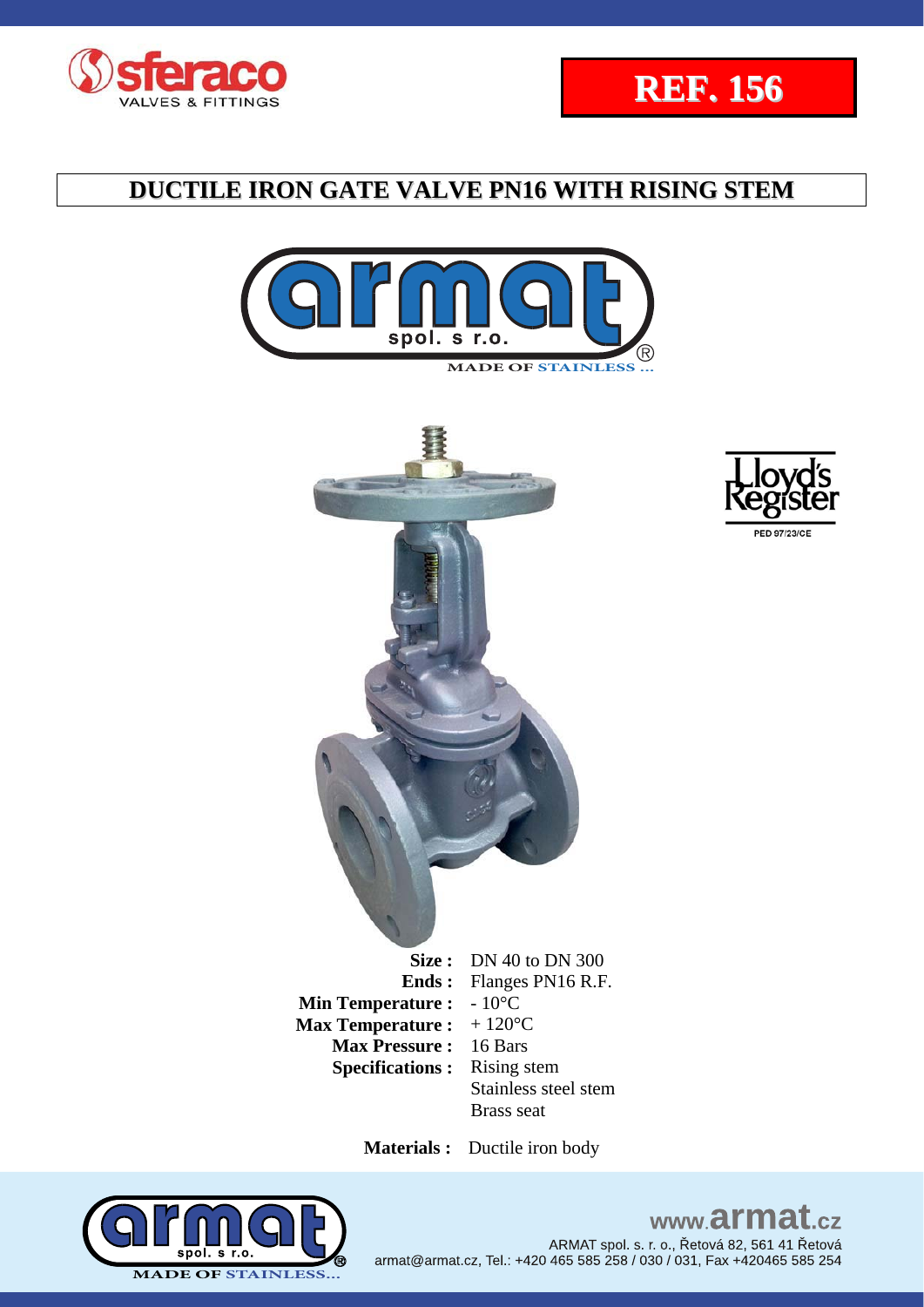



#### *SPECIFICATIONS :*

Single wedge disc Graphite packing Rising stem Stainless steel stem Brass seat Flanges R.F. PN16 Painting RAL 7011 grey color, 90 um thickness

### *USE :*

For common fluids Min and max Temperature Ts : - 10°C to + 120°C Max Pressure Ps: 16 bars

### *RANGE :*

Ductile iron body flanged R.F. PN16 **Ref. 156 from** DN 40 to DN 300

### *TORQUE VALUES ( Nm without safety coefficient ) :*

| <b>DN</b>   | 40 | 50 | 65 | 80 | 100 | 125 | 150'                      | 200 | 250 | 300 |
|-------------|----|----|----|----|-----|-----|---------------------------|-----|-----|-----|
| Torque (Nm, | 55 | 55 | 55 | 60 | 85  | 115 | 125<br>and the control of | 135 | 192 | 192 |

### *LEAKAGE RATE ( WITH WATER AT 20°C ) :*

| <b>DN</b> | Leakage rate (ml/s) |
|-----------|---------------------|
| 40        | 0.024               |
| 50        | 0.03                |
| 65        | 0.039               |
| 80        | 0.048               |
| 100       | 0.06                |
| 125       | 0.075               |
| 150       | 0.09                |
| 200       | 0.12                |
| 250       | 0.15                |
| 300       | 0.18                |



# www.armat.cz

ARMAT spol. s. r. o., Řetová 82, 561 41 Řetová armat@armat.cz, Tel.: +420 465 585 258 / 030 / 031, Fax +420465 585 254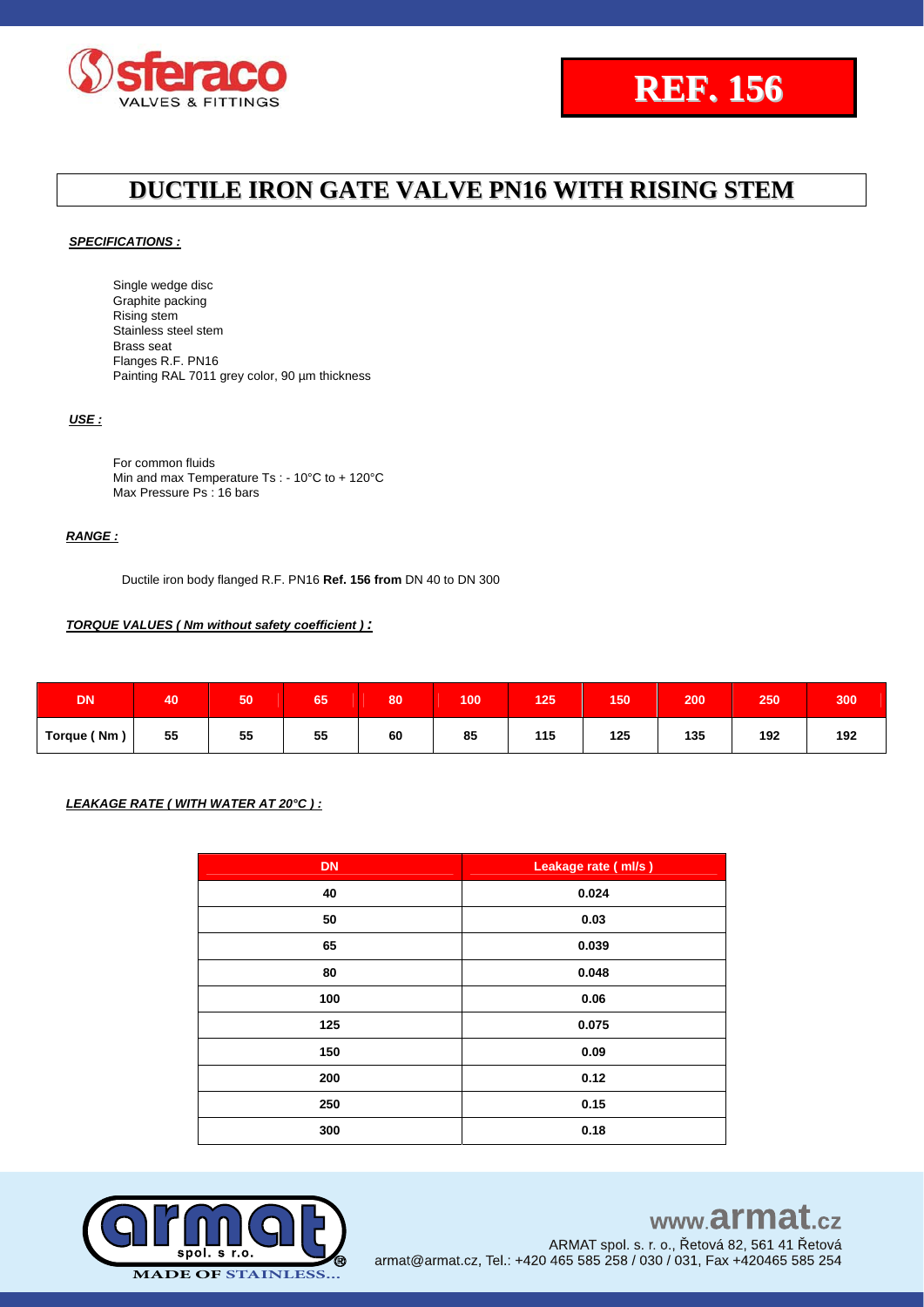



*MATERIALS :*



| <b>Item</b>    | <b>Designation</b> | <b>Materials</b>          |
|----------------|--------------------|---------------------------|
| 1              | Body               | Ductile iron EN-GJS-500-7 |
| 2              | Body seat          | <b>Brass</b>              |
| 3              | Wedge              | Ductile iron EN-GJS-500-7 |
| 4              | Wedge seat         | Brass                     |
| 5              | <b>Stem</b>        | SS 420                    |
| 6              | Screw              | Steel RSt37-2 (1.0038)    |
| $\overline{7}$ | <b>Nut</b>         | Steel RSt37-2 (1.0038)    |
| 8              | Bonnet gasket      | Graphite                  |
| 9              | <b>Bonnet</b>      | Ductile iron EN-GJS-500-7 |
| 10             | Packing            | Graphite                  |
| 11             | Packing gland      | Ductile iron EN-GJS-500-7 |
| 12             | <b>Nut</b>         | Steel RSt37-2 (1.0038)    |
| 13             | Screw              | Steel RSt37-2 (1.0038)    |
| 14             | Stem nut           | Brass                     |
| 15             | Washer             | <b>Brass</b>              |
| 16             | Handwheel          | Cast iron EN GJL-250      |
| 17             | Handwheel nut      | Ductile iron EN GJS-500-7 |



www.armat.cz ARMAT spol. s. r. o., Řetová 82, 561 41 Řetová armat@armat.cz, Tel.: +420 465 585 258 / 030 / 031, Fax +420465 585 254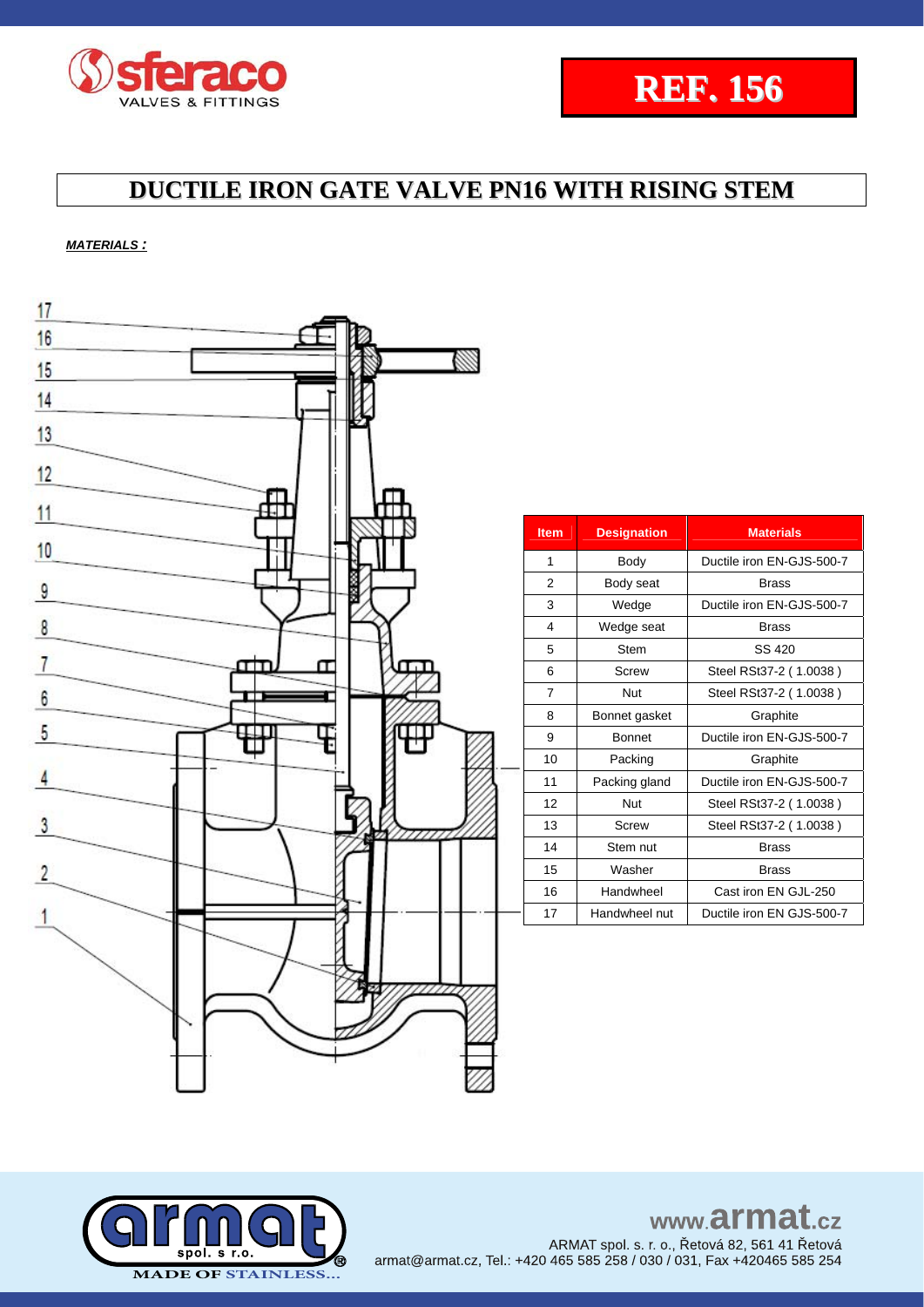

*SIZE ( in mm ) :* 



| Ref. | <b>DN</b>   | 40  | 50   | 65   | 80   | 100  | 125  | 150  | 200  | 250  | 300  |
|------|-------------|-----|------|------|------|------|------|------|------|------|------|
| 156  |             | 140 | 150  | 170  | 180  | 190  | 200  | 210  | 230  | 250  | 270  |
|      | H (closed)  | 244 | 254  | 294  | 331  | 385  | 457  | 545  | 683  | 823  | 952  |
|      | H (opened)  | 295 | 315  | 371  | 424  | 500  | 598  | 711  | 901  | 1093 | 1273 |
|      | Øν          | 160 | 160  | 160  | 160  | 200  | 200  | 250  | 250  | 320  | 320  |
|      | Weight (Kg) | 9.8 | 11.9 | 13.3 | 17.2 | 23.2 | 34.2 | 44.4 | 67.5 | 110  | 155  |



www.armat.cz

ARMAT spol. s. r. o., Řetová 82, 561 41 Řetová armat@armat.cz, Tel.: +420 465 585 258 / 030 / 031, Fax +420465 585 254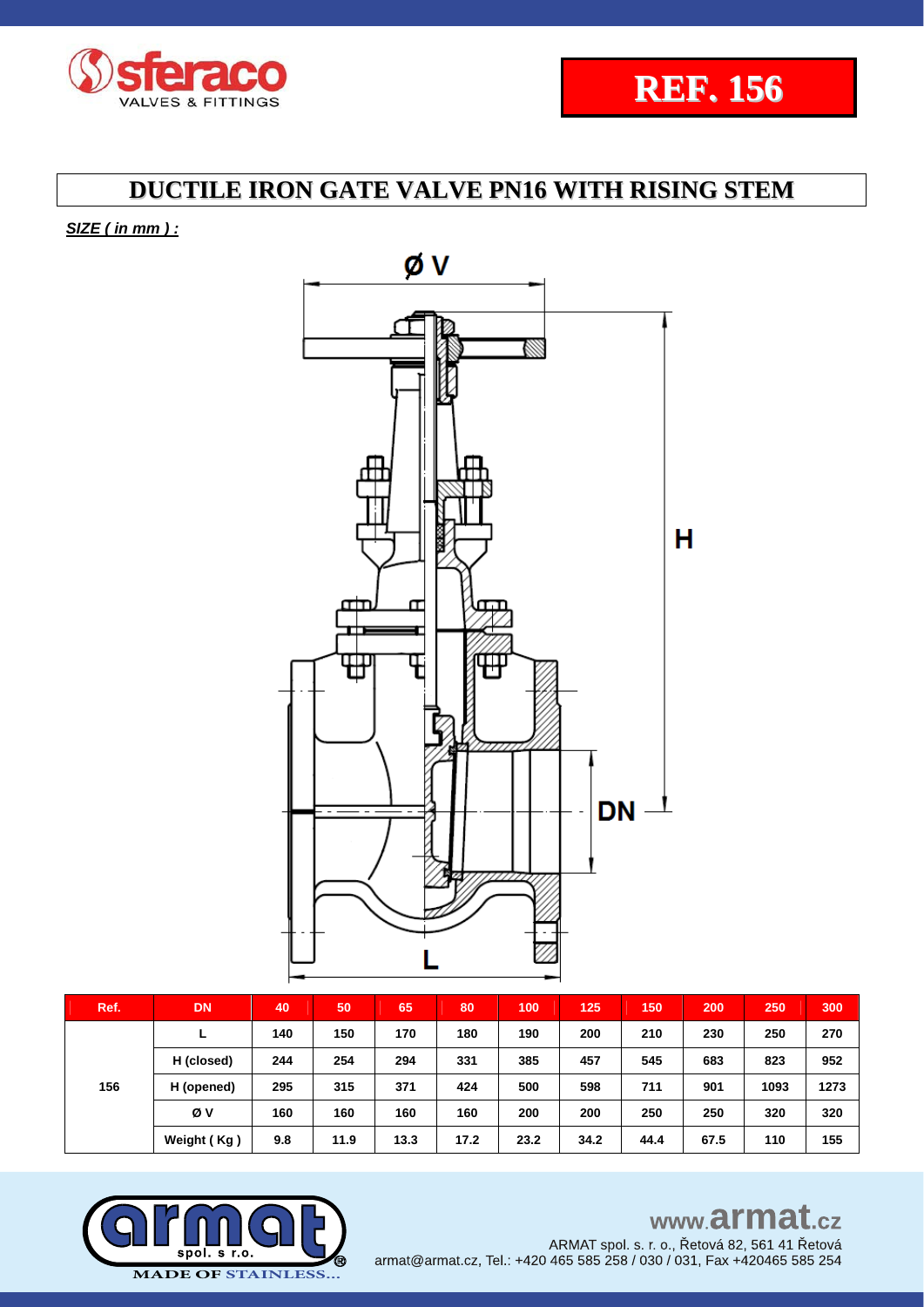

### *FLANGES SIZE ( in mm ) :*



| Ref. | <b>DN</b>               | 40             | 50            | 65           | 80            | 100           | 125           | 150    | 200     | 250     | 300     |
|------|-------------------------|----------------|---------------|--------------|---------------|---------------|---------------|--------|---------|---------|---------|
| 156  | øс                      | 80             | 102           | 124          | 140           | 158           | 188           | 212    | 268     | 320     | 378     |
|      | ØD                      | 150            | 165           | 185          | 200           | 220           | 250           | 285    | 340     | 405     | 460     |
|      | ØΚ                      | 110            | 125           | 145          | 160           | 180           | 210           | 240    | 295     | 355     | 410     |
|      | $Nb \times \emptyset$ L | $4 \times 19$  | $4 \times 19$ | 4 x 19       | $8 \times 19$ | $8 \times 19$ | $8 \times 19$ | 8 x 23 | 12 x 23 | 12 x 28 | 12 x 28 |
|      | b                       | 16             | 16            | 16           | 17            | 17            | 18            | 20     | 21      | 23      | 24      |
|      | е                       | $\overline{2}$ | $\mathbf{2}$  | $\mathbf{2}$ | $\mathbf{2}$  | $\mathbf{2}$  | 3             | 3      | 3       | 3       | 4       |

### *STANDARDS :*

Fabrication according to ISO 9001 : 2008

DIRECTIVE 97/23/CE : CE N° 0038 Risk Category III module H

Pressure tests according to EN 12266-1, range B

Length according to EN 558 series 14 ( DIN 3202 F4 )

Flanged R.F. according to EN 1092-2 PN16

Design according to DIN 3352

**ADVICE :** Our opinion and our advice are not guaranteed and SFERACO shall not be liable for the consequences of damages. The customer must check the right choice of the products with the real service conditions.



#### www.armat  $c\overline{z}$ ARMAT spol. s. r. o., Řetová 82, 561 41 Řetová armat@armat.cz, Tel.: +420 465 585 258 / 030 / 031, Fax +420465 585 254